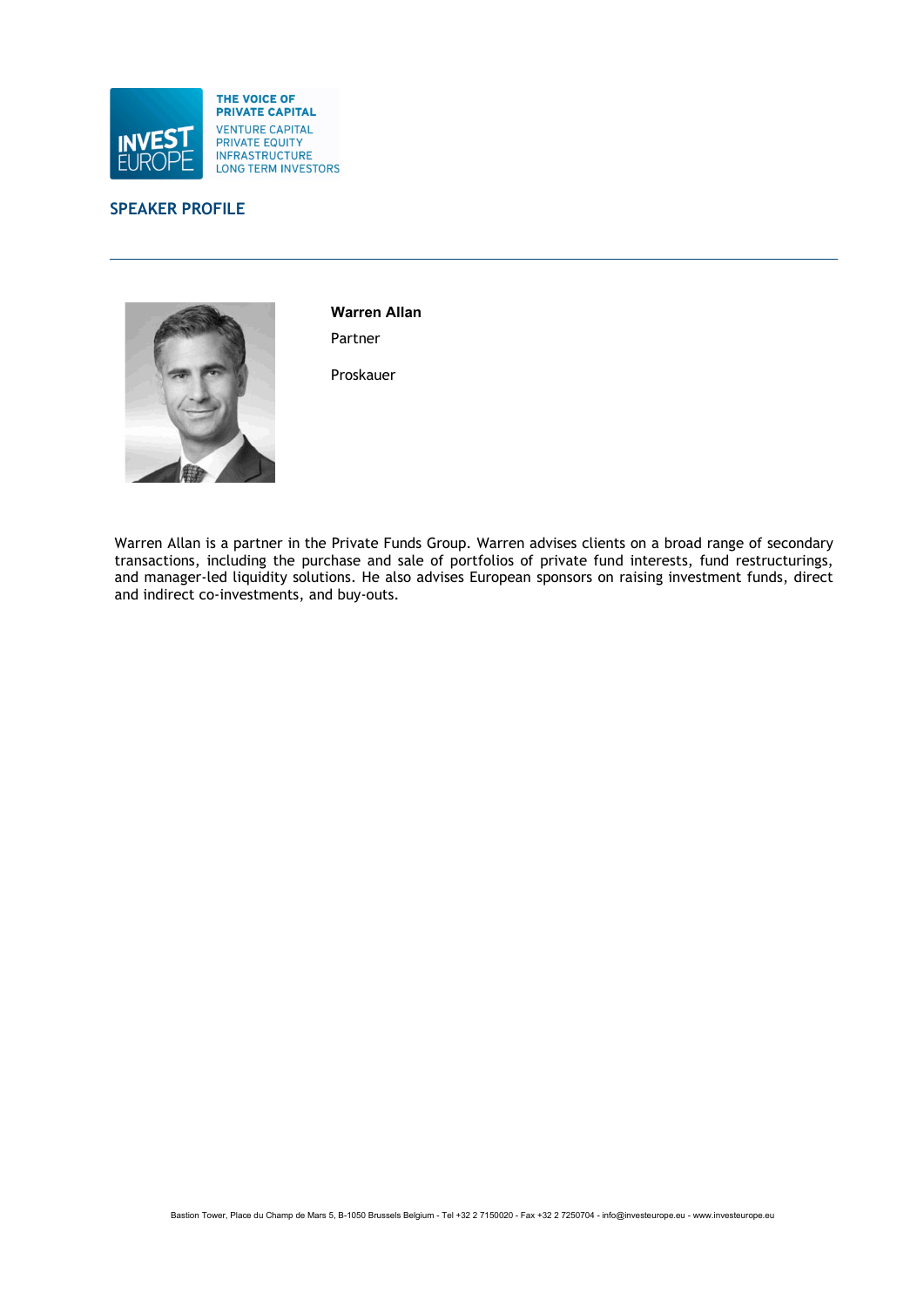



Sacha Gofton-Salmond Senior Counsel

Travers Smith LLP

Sacha is an investment funds lawyer, focusing on secondaries (acting on the buy-side and sell-side), fund and manager restructurings and co-investments for institutional investors.

Her recent work includes acting for a major UK institution on the sale of a \$1 billion portfolio of LP interests in over 40 private equity funds, acting for a large UK pension fund on the transfer of a \$160 million portfolio of private equity fund interests, the spin-out of a European venture capital group to create an independent business, and a number of infrastructure and real estate consortium and syndication arrangements utilising fund structures.

Additionally, Sacha has experience of corporate M&A transactions and LLP work for fund managers. During her time at Travers Smith, Sacha has also been on secondment to a well-known UK private equity firm.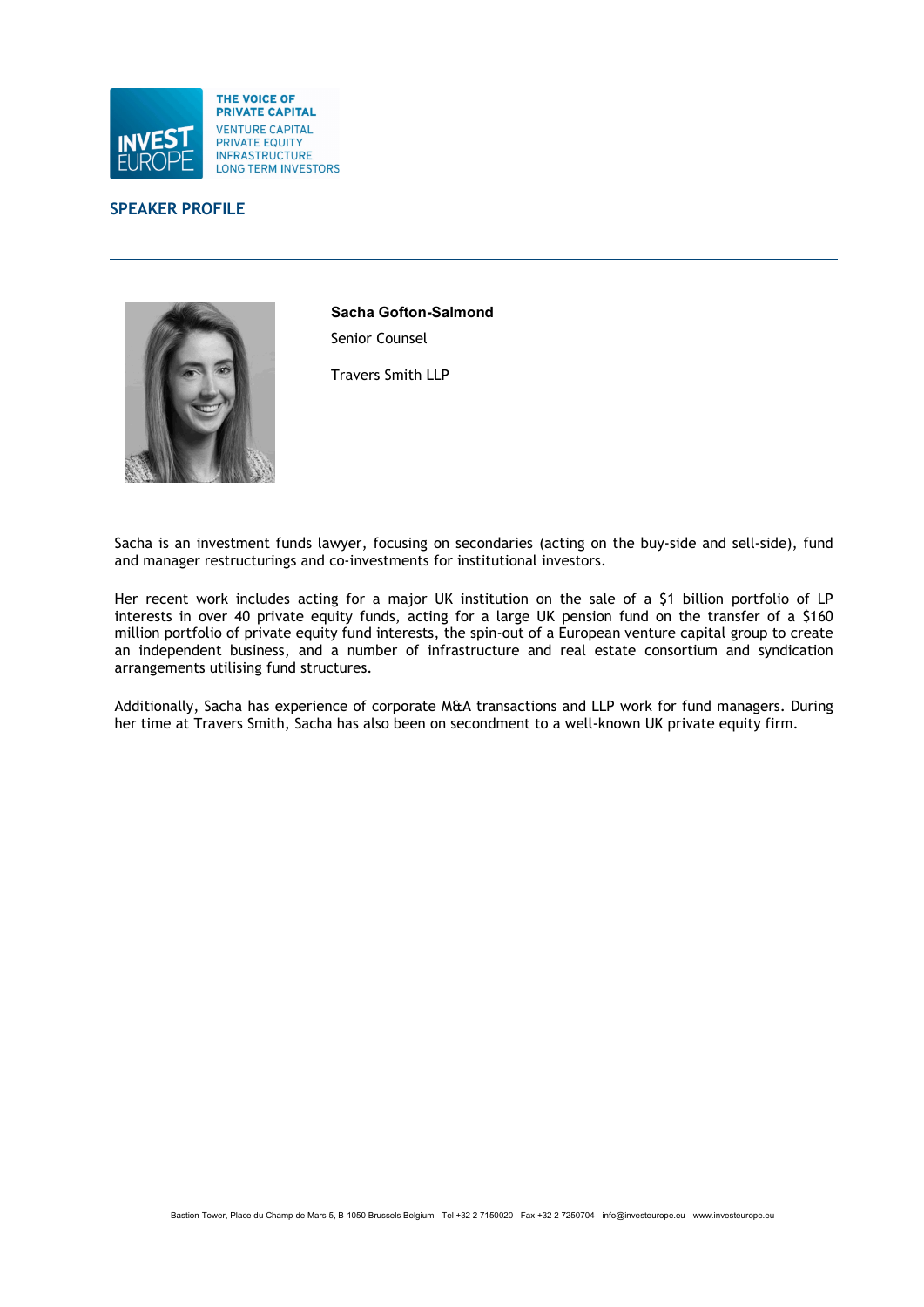



Paul Koffel Partner

Coller Capital

Paul is Partner responsible for the structuring, negotiation and execution of investments. He is based in the firm's London office.

Prior to joining Coller Capital in 2007, Paul practised as a corporate lawyer with the London offices of Allen & Overy LLP and Covington & Burling LLP, where he gained experience in a wide range of public & private M&A, equity capital markets and secondary private equity transactions. Paul began his career at Freehills (now Herbert Smith Freehills) in Sydney.

Paul has a BA/LLB in law from the University of New South Wales.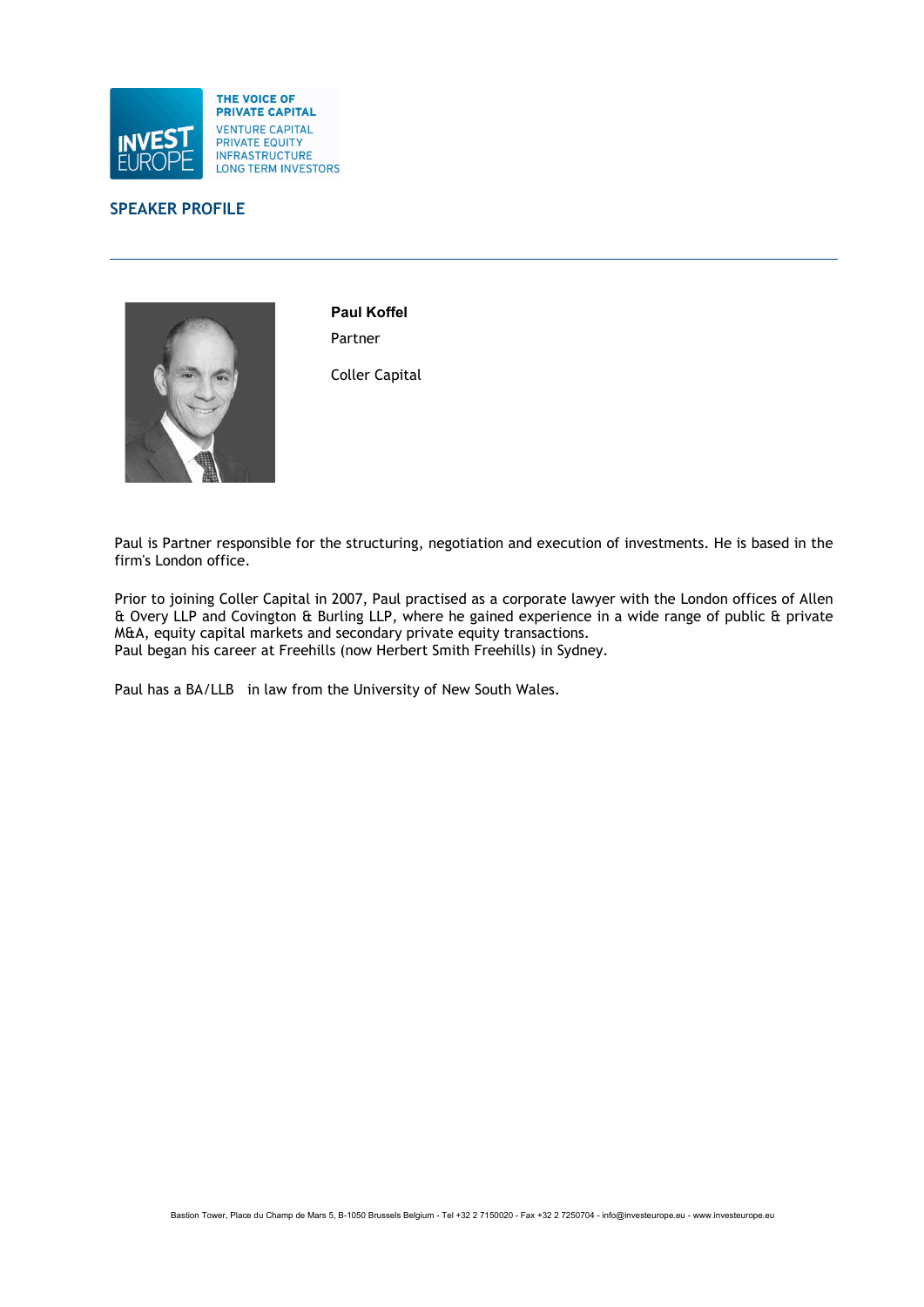



Giles Lawson Principal

Coller Capital

Giles is an Execution Principal, responsible for the structuring, negotiation and execution of investments. Giles is based in the firm's London office.

Prior to joining Coller Capital in 2012, Giles practised as a corporate lawyer at Slaughter and May in London where he advised on a range of M&A, corporate finance and commercial transactions. He undertook his legal training at Penningtons in London.

Giles has a BA (Hons) in History from Royal Holloway, University of London and obtained his legal qualifications at BPP Law School.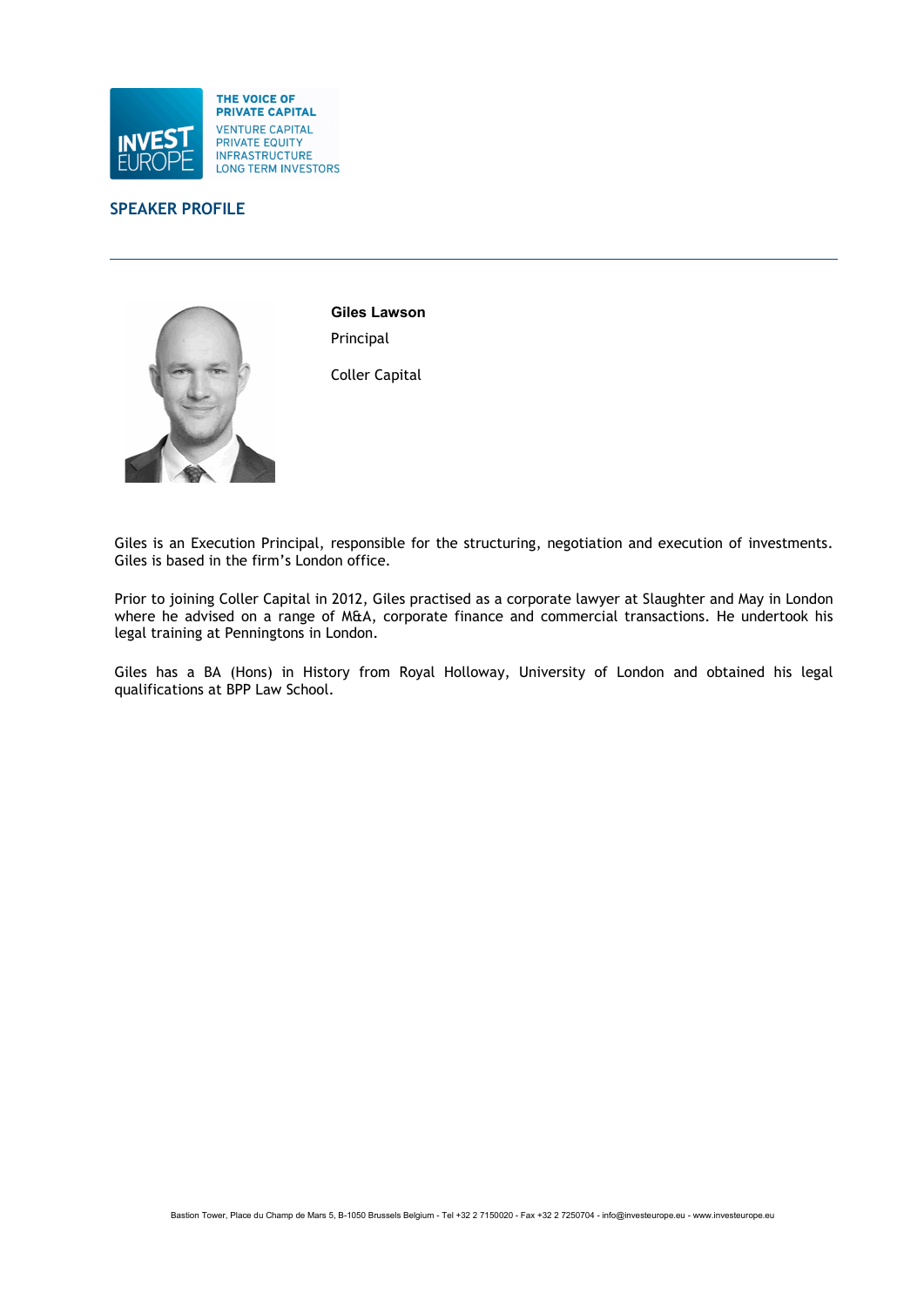



Tarek Mardini Partner

POELLATH

Tarek Mardini is a partner in the private funds practice group of P+P Pöllath + Partners where he focuses on private investment funds and alternative asset management. He is based in Berlin, Germany. Tarek regularly advises on secondary fund transactions representing both sellers and buyers in complex portfolio sales of fund interests as well as fund managers in GP-led restructurings. He also regularly advises both German and international fund managers in structuring, marketing and managing buyout, growth capital, venture capital, turnaround, mezzanine and private debt as well as primary and secondary fund-of-funds and other investment funds.

On the investor side, he reviewed and negotiated several hundred international fund investments for German institutional investors as well as family offices regarding legal, regulatory and tax aspects. His special expertise includes advising on fund governance issues (including ILPA principles and dispute situations) as well as tailored review of terms and conditions of private equity funds.

Tarek regularly publishes on tax, corporate and regulatory aspects of private equity funds. He is the co-author of a leading commentary on German tax aspects of private equity funds and has written several articles on fund terms, fund governance and secondary transaction issues. He is a regular speaker at German and international conferences and seminars (including the International Bar Association and Invest Europe).

He studied law in Berlin (Germany), Glasgow (UK) and the University of Connecticut School of Law (USA) where he graduated with a master of laws degree (LLM). During his studies, he received a Fulbright Scholarship and Friedrich-Naumann-Scholarship. Since 2010, Tarek has been a board member of the German-American Lawyers Association. Tarek is also a member of the investor regulation working group of Invest Europe. Prior to joining P+P Pöllath + Partners, he worked for an international law firm in the US and one of the largest international investment banks.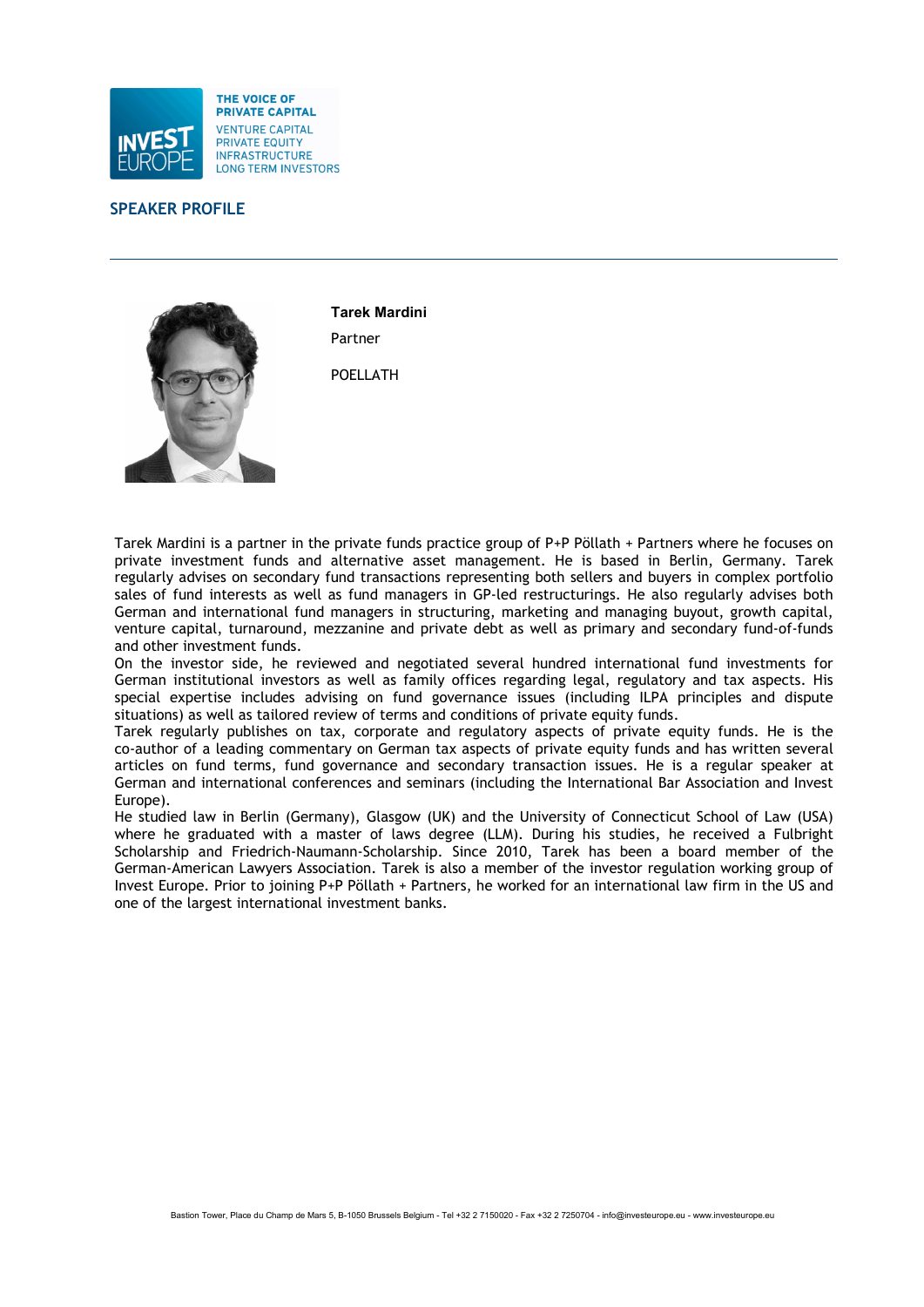



Daniel Quinn Partner

Akin Gump LLP

Daniel Quinn has extensive experience advising private equity funds, and their investors, on a wide range of investment funds work. Daniel has advised fund managers across the private equity, credit, and infrastructure sectors in both established and developing markets.

In addition, Daniel is a market-leading adviser on secondary transactions having been lead adviser on the largest unsyndicated secondary deal, and the largest GP-led restructuring to date.

Daniel also acts for investors in funds, regularly counselling sovereign wealth funds, pension funds, government agencies and others on various aspects of their investment program including participation in funds, co-investments and managed accounts.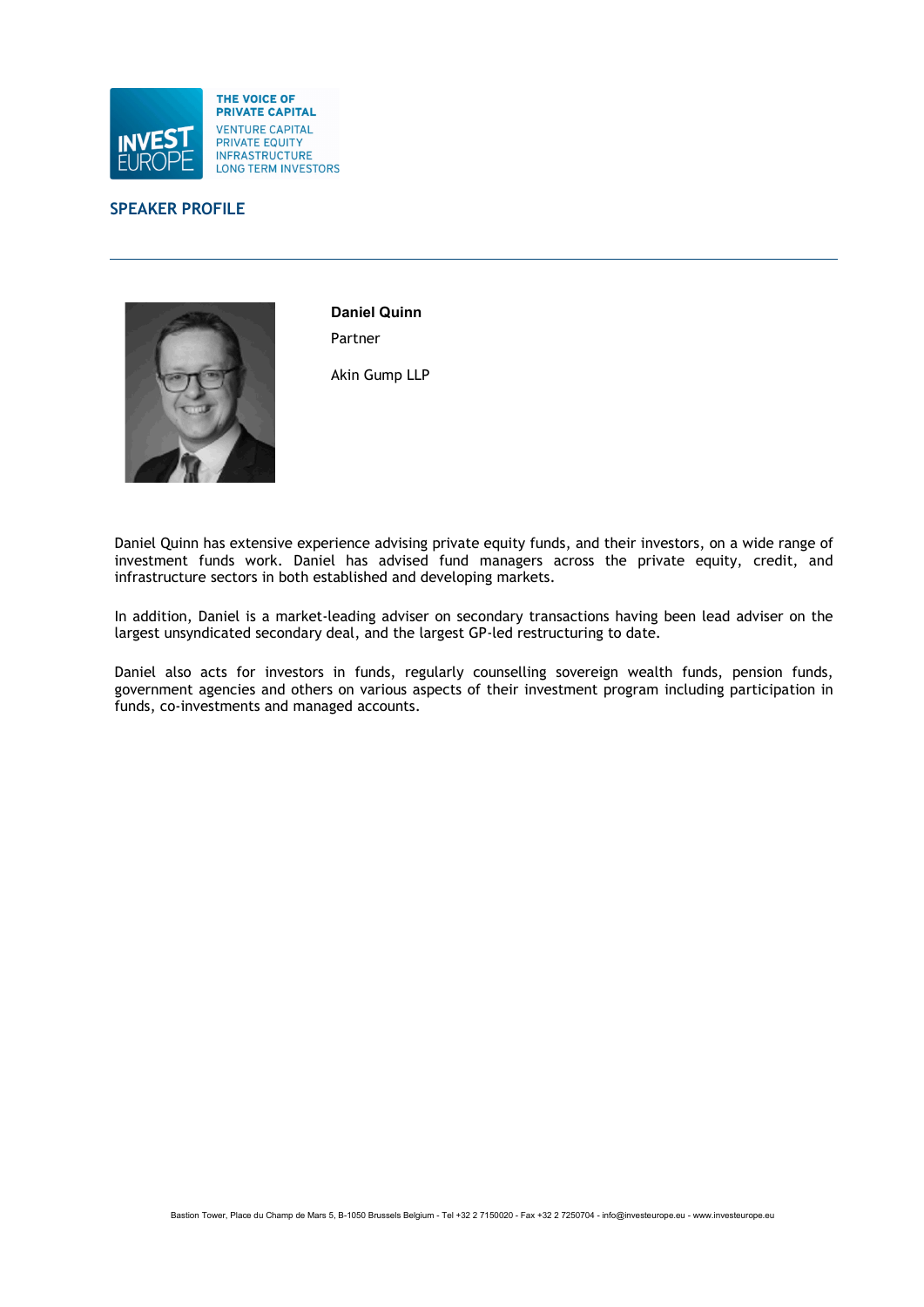



Matthew D. Saronson Partner

Debevoise & Plimpton LLP

Matt Saronson is a partner at Debevoise & Plimpton. He advises sponsors and investors on the U.S. and international tax aspects of private equity funds, and represents private equity and corporate clients in complex, cross-border and multi-jurisdictional acquisitions, dispositions, financings and partnership transactions. Working with the firm's fund formation lawyers in the United States, Europe and Asia, he has advised on a broad spectrum of private funds. Mr. Saronson is a member of the taxation committee of the British Private Equity & Venture Capital Association, and of the international tax and tax reporting working group of Invest Europe.

Mr. Saronson is recognised in The Legal 500 UK. In previous editions of the guide he is noted for his ability to "distil sophisticated concepts into plain English". He joined Debevoise's New York office in 1997 and relocated to the firm's London office in 2003, where he became a partner in 2006.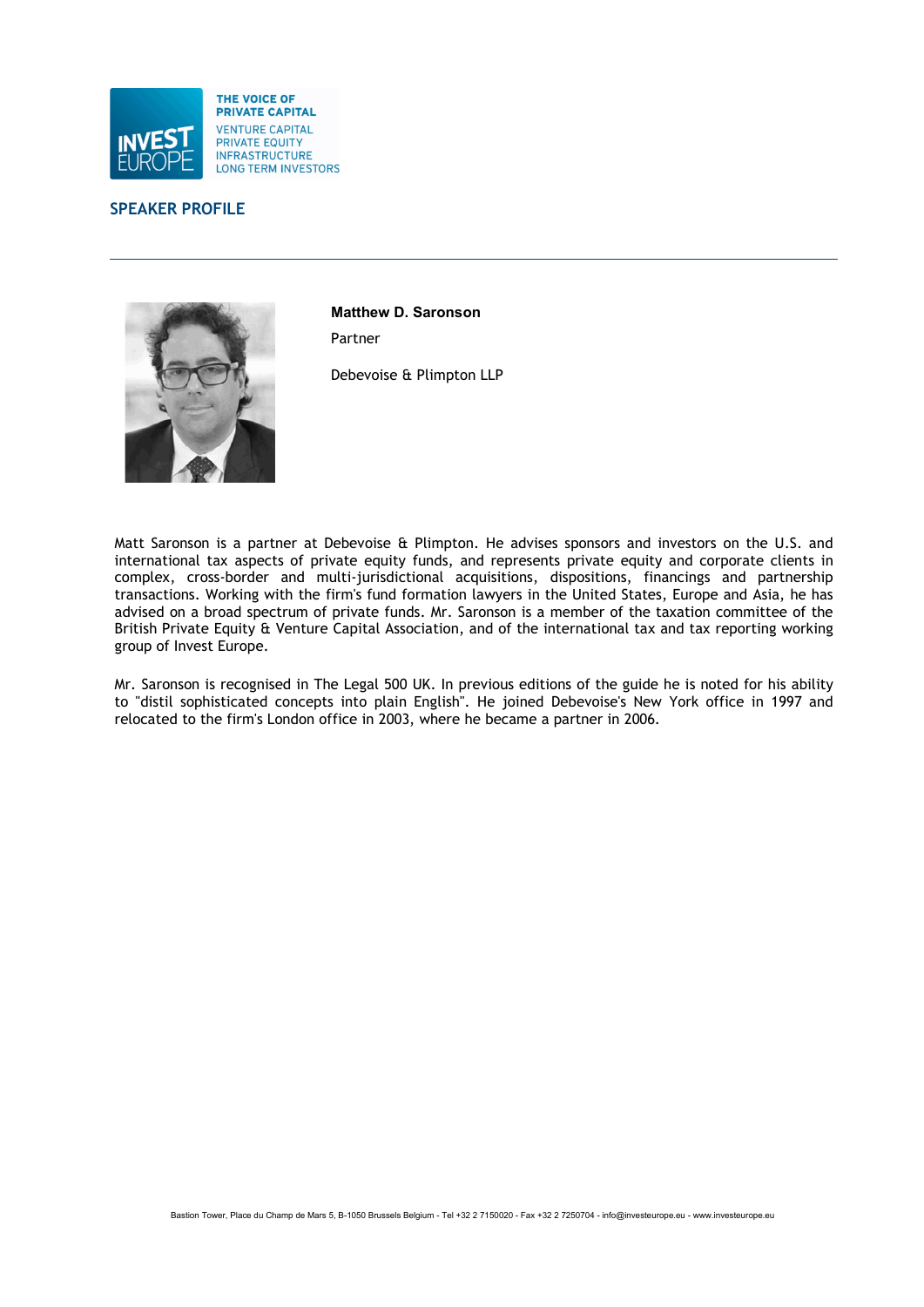



Sunaina Sinha Haldea Global Head, Private Capital Advisory

Raymond James

Sunaina is Global Head of the Private Capital Advisory of Raymond James. She was Founder and Managing Partner of Cebile Capital, a placement agent and secondaries advisor that has raised exceptional mid-market funds and served as an advisor to both buyers and sellers of a significant number of secondaries deals. In 2015, Sunaina was named Best Placement Agent and Winner of the European Emerging Leaders Awards.

Prior to founding Cebile Capital, Sunaina worked at Brevan Howard, a \$40 billion asset manager, where she was in charge of marketing and investor relations in Asia, Middle East and Australia. Earlier, she worked at Bridgewater Associates, an \$82 billion asset manager, where she covered investors in Europe, Middle East, Asia and the United States.

Sunaina is also an angel investor and Non-Executive Director. She serves as Executive Chairperson of the Board of Barrecore, Europe's largest luxury fitness boutique, and as Chairperson of the Board of Mindful Chef . She also serves as Business Advisor to the Stanford Institute for Innovation in Developing Economies (SEED). Sunaina has also been a Guest Lecturer at Stanford University in masters level courses in the School of Engineering, including Global Entrepreneurial Marketing and Global Entrepreneurial Leadership. She has written and published case studies for the Stanford Technology Ventures Program in the Stanford School of Engineering.

Sunaina obtained a BS in Management Science and Engineering and an MS in Chemical Engineering, both from Stanford University where she was also a Mayfield Fellow. Sunaina has an MBA from Harvard Business School.